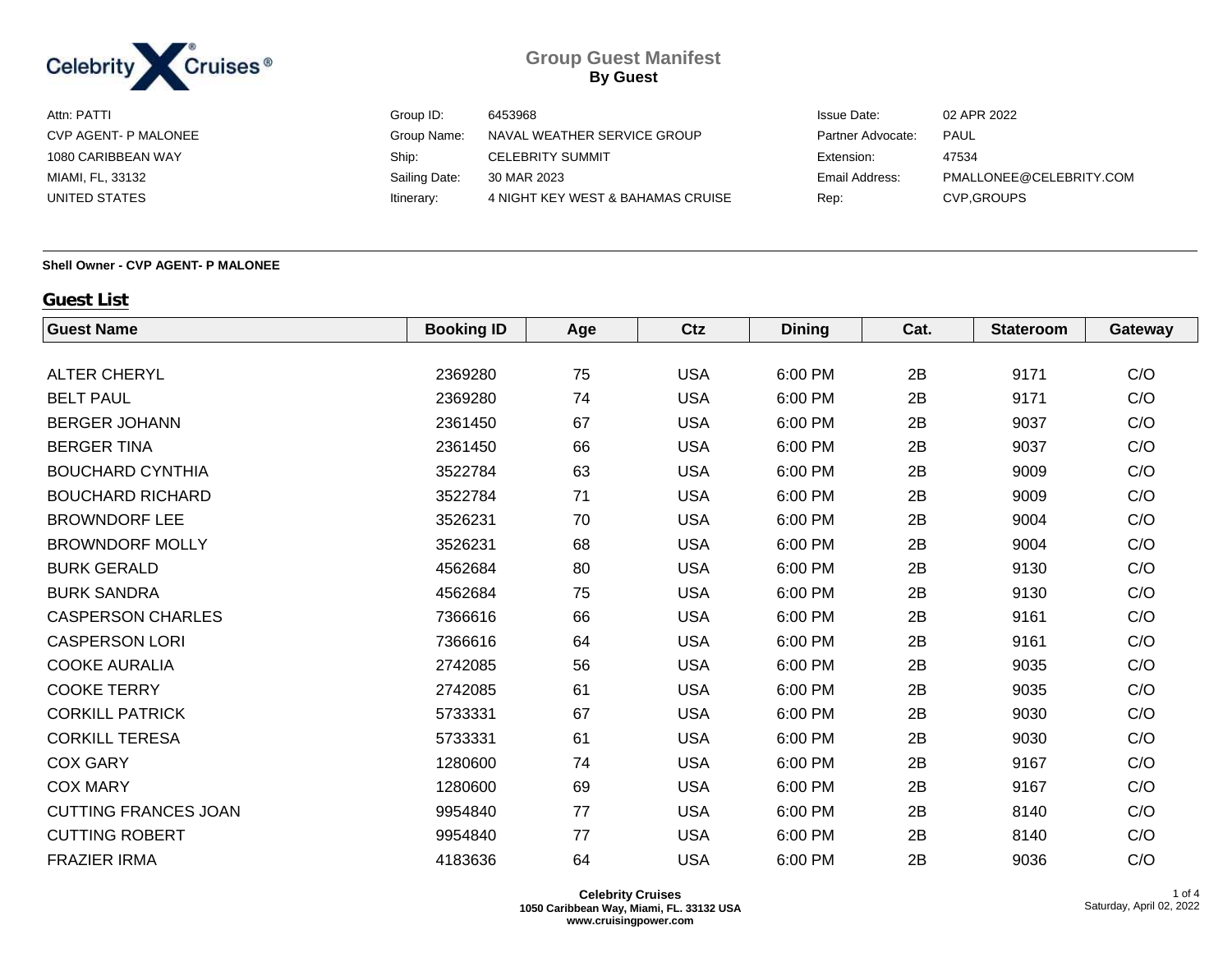

| Attn: PATTI          | Group ID:     | 6453968                           | <b>Issue Date:</b> | 02 APR 2022             |
|----------------------|---------------|-----------------------------------|--------------------|-------------------------|
| CVP AGENT- P MALONEE | Group Name:   | NAVAL WEATHER SERVICE GROUP       | Partner Advocate:  | <b>PAUL</b>             |
| 1080 CARIBBEAN WAY   | Ship:         | <b>CELEBRITY SUMMIT</b>           | Extension:         | 47534                   |
| MIAMI, FL, 33132     | Sailing Date: | 30 MAR 2023                       | Email Address:     | PMALLONEE@CELEBRITY.COM |
| UNITED STATES        | Itinerary:    | 4 NIGHT KEY WEST & BAHAMAS CRUISE | Rep:               | <b>CVP.GROUPS</b>       |
|                      |               |                                   |                    |                         |

#### **Shell Owner - CVP AGENT- P MALONEE**

## **Guest List**

| <b>Guest Name</b>         | <b>Booking ID</b> | Age | Ctz        | <b>Dining</b> | Cat. | <b>Stateroom</b> | Gateway |
|---------------------------|-------------------|-----|------------|---------------|------|------------------|---------|
|                           |                   |     |            |               |      |                  |         |
| <b>FRAZIER JAMES</b>      | 4183636           | 71  | <b>USA</b> | 6:00 PM       | 2B   | 9036             | C/O     |
| <b>FUTTNER JAMES</b>      | 2127630           | 83  | <b>USA</b> | 6:00 PM       | 2B   | 9033             | C/O     |
| <b>GAIL WANDA</b>         | 2604038           | 74  | <b>USA</b> | 6:00 PM       | 2B   | 9134             | C/O     |
| <b>GRIZZELL GARY</b>      | 5658118           | 64  | <b>USA</b> | 6:00 PM       | 2B   | 9034             | C/O     |
| <b>GRIZZELL LISA</b>      | 5658118           | 59  | <b>USA</b> | 6:00 PM       | 2B   | 9034             | C/O     |
| <b>HANAGAN THOMAS</b>     | 190930            | 76  | <b>USA</b> | 6:00 PM       | 2B   | 9128             | C/O     |
| <b>HOLMES CATHRINE</b>    | 3526245           | 71  | <b>USA</b> | 6:00 PM       | 2B   | 9008             | C/O     |
| <b>HOLMES DAVID</b>       | 3526245           | 71  | <b>USA</b> | 6:00 PM       | 2B   | 9008             | C/O     |
| <b>KILMER CAROLINE</b>    | 2629599           | 67  | <b>USA</b> | 6:00 PM       | 2B   | 9041             | C/O     |
| <b>KILMER JAMES</b>       | 2629599           | 73  | <b>USA</b> | 6:00 PM       | 2B   | 9041             | C/O     |
| <b>MCKAY FLORDELIZA</b>   | 2344266           | 87  | <b>USA</b> | 6:00 PM       | 2B   | 6107*            | C/O     |
| <b>MCKAY RICHARD</b>      | 2344266           | 77  | <b>USA</b> | 6:00 PM       | 2B   | 6107*            | C/O     |
| <b>MIOVAS MARY ANN</b>    | 2895911           | 85  | <b>USA</b> | 6:00 PM       | 2B   | 9165             | C/O     |
| <b>MIOVAS THOMAS</b>      | 2895911           | 84  | <b>USA</b> | 6:00 PM       | 2B   | 9165             | C/O     |
| MULLEN JEFFREY            | 3863729           | 64  | <b>USA</b> | 6:00 PM       | 2B   | 8142             | C/O     |
| <b>MULLEN NADINE</b>      | 3863729           | 89  | <b>USA</b> | 6:00 PM       | 2B   | 8142             | C/O     |
| <b>MUSCARI EWA</b>        | 4547683           | 81  | <b>USA</b> | 6:00 PM       | 2B   | 9005             | C/O     |
| <b>MUSCARI SR FRANCIS</b> | 4547683           | 84  | <b>USA</b> | 6:00 PM       | 2B   | 9005             | C/O     |
| <b>OBRIEN ELIZABETH</b>   | 2369197           | 81  | <b>USA</b> | 6:00 PM       | 2B   | 9138             | C/O     |
| <b>OBRIEN PATRICK</b>     | 2369197           | 80  | <b>USA</b> | 6:00 PM       | 2B   | 9138             | C/O     |
| PETERSON DIANE            | 9776102           | 76  | <b>USA</b> | 6:00 PM       | 2B   | 9132             | C/O     |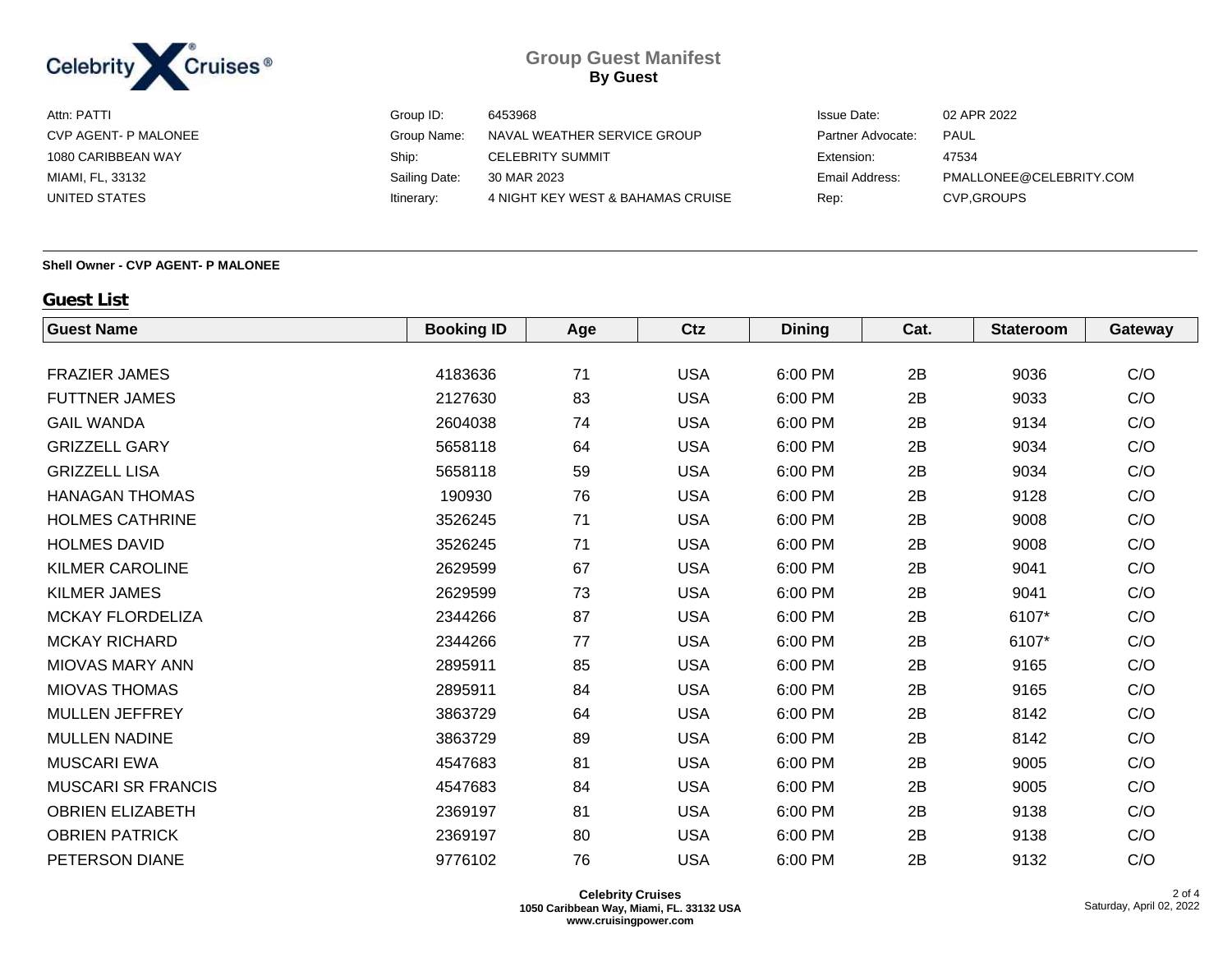

| Attn: PATTI          | Group ID:     | 6453968                           | <b>Issue Date:</b> | 02 APR 2022             |
|----------------------|---------------|-----------------------------------|--------------------|-------------------------|
| CVP AGENT- P MALONEE | Group Name:   | NAVAL WEATHER SERVICE GROUP       | Partner Advocate:  | PAUL                    |
| 1080 CARIBBEAN WAY   | Ship:         | <b>CELEBRITY SUMMIT</b>           | Extension:         | 47534                   |
| MIAMI, FL, 33132     | Sailing Date: | 30 MAR 2023                       | Email Address:     | PMALLONEE@CELEBRITY.COM |
| UNITED STATES        | Itinerary:    | 4 NIGHT KEY WEST & BAHAMAS CRUISE | Rep:               | <b>CVP.GROUPS</b>       |
|                      |               |                                   |                    |                         |

#### **Shell Owner - CVP AGENT- P MALONEE**

## **Guest List**

| <b>Guest Name</b>        | <b>Booking ID</b> | Age | Ctz        | <b>Dining</b> | Cat. | <b>Stateroom</b> | Gateway |
|--------------------------|-------------------|-----|------------|---------------|------|------------------|---------|
|                          |                   |     |            |               |      |                  |         |
| PETERSON LLOYD           | 9776102           | 86  | <b>USA</b> | 6:00 PM       | 2B   | 9132             | C/O     |
| RADCLIFFE ENCARNACION    | 102756            | 72  | <b>USA</b> | 6:00 PM       | 2B   | 9031             | C/O     |
| <b>RADCLIFFE LARRY</b>   | 102756            | 76  | <b>USA</b> | 6:00 PM       | 2B   | 9031             | C/O     |
| <b>ROMANO JAMES</b>      | 7777949           | 87  | <b>USA</b> | 6:00 PM       | 2B   | 9028             | C/O     |
| <b>ROMANO ROSALIE</b>    | 7777949           | 82  | <b>USA</b> | 6:00 PM       | 2B   | 9028             | C/O     |
| <b>RUDD AMELIA</b>       | 2844065           | 73  | <b>USA</b> | 6:00 PM       | 2B   | 6109*            | C/O     |
| <b>RUDD THOMAS</b>       | 2844065           | 74  | <b>USA</b> | 6:00 PM       | 2B   | 6109*            | C/O     |
| <b>RUTH DENNIS</b>       | 5182503           | 69  | <b>USA</b> | 6:00 PM       | 2B   | 9032             | C/O     |
| <b>RUTH TARA</b>         | 5182503           | 67  | <b>USA</b> | 6:00 PM       | 2B   | 9032             | C/O     |
| <b>SHAW LAWRENCE</b>     | 7287001           | 70  | <b>USA</b> | 6:00 PM       | 2B   | 8159             | C/O     |
| <b>SHAW MERIAM</b>       | 7287001           | 62  | <b>USA</b> | 6:00 PM       | 2B   | 8159             | C/O     |
| <b>SMITH STEVEN</b>      | 3869347           | 67  | <b>USA</b> | 6:00 PM       | 2B   | 8144             | C/O     |
| <b>STRATEN EDWARD</b>    | 2369198           | 73  | <b>USA</b> | 6:00 PM       | 2B   | 9173             | C/O     |
| <b>STRATEN PATRICIA</b>  | 2369198           | 75  | <b>USA</b> | 6:00 PM       | 2B   | 9173             | C/O     |
| <b>STRATTON ALAN</b>     | 2116414           | 57  | <b>USA</b> | 6:00 PM       | 2B   | 9029             | C/O     |
| <b>STRATTON STACY</b>    | 2116414           | 41  | <b>USA</b> | 6:00 PM       | 2B   | 9029             | C/O     |
| <b>THAYER RICHARD</b>    | 2604038           | 76  | <b>USA</b> | 6:00 PM       | 2B   | 9134             | C/O     |
| <b>WARRENFELTZ LARRY</b> | 5194950           | 69  | <b>USA</b> | 6:00 PM       | 2B   | 9169             | C/O     |
| <b>WARRENFELTZ NANCY</b> | 5194950           | 69  | <b>USA</b> | 6:00 PM       | 2B   | 9169             | C/O     |
| <b>WEIGAND CHARLES</b>   | 1024419           | 72  | <b>USA</b> | 6:00 PM       | 2B   | 9136             | C/O     |
| <b>YENGST CHARLES</b>    | 2644490           | 68  | <b>USA</b> | 6:00 PM       | 2B   | 6079             | C/O     |